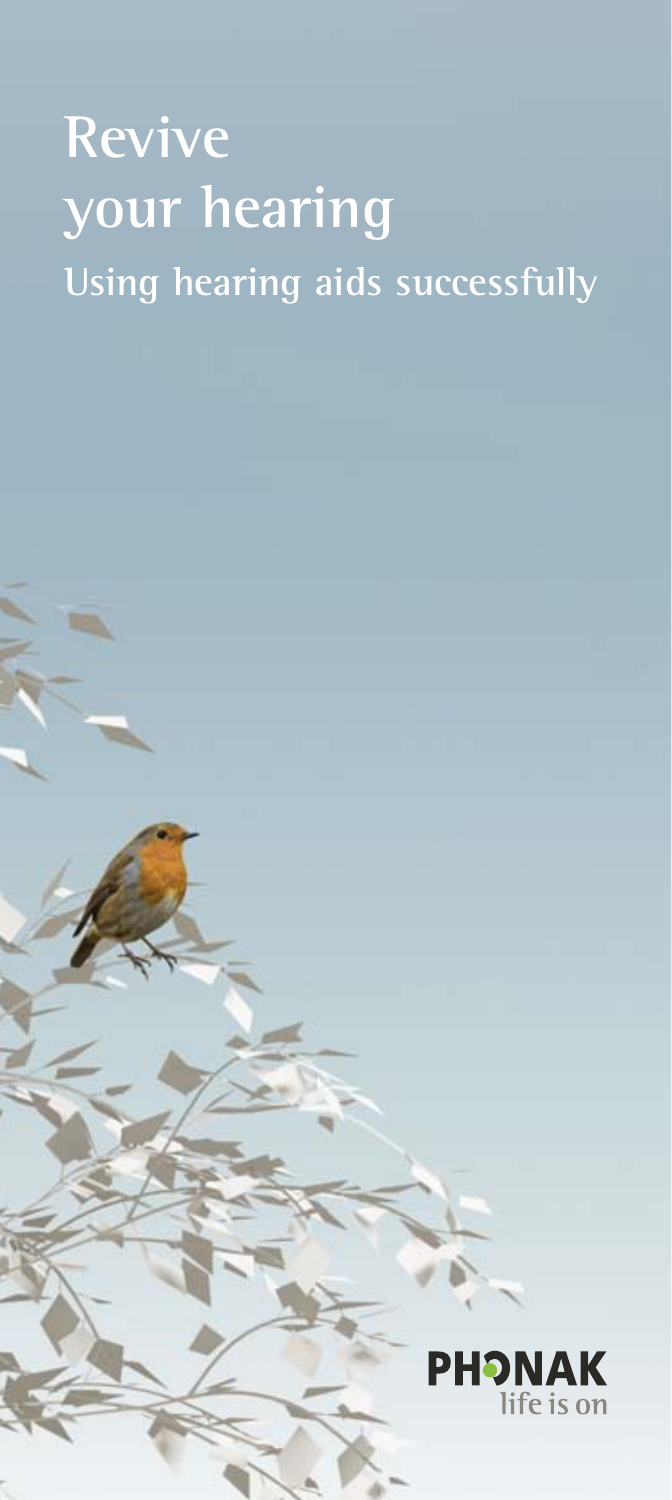## **Welcome back to the world of sounds**

Now that you have taken the step to revive your hearing, you will find some adjustments are necessary. Don't worry, with some new strategies you will soon be enjoying a world of sounds. Knowing what to expect will help you get the most out of your new hearing aids. This brochure will help you discover how.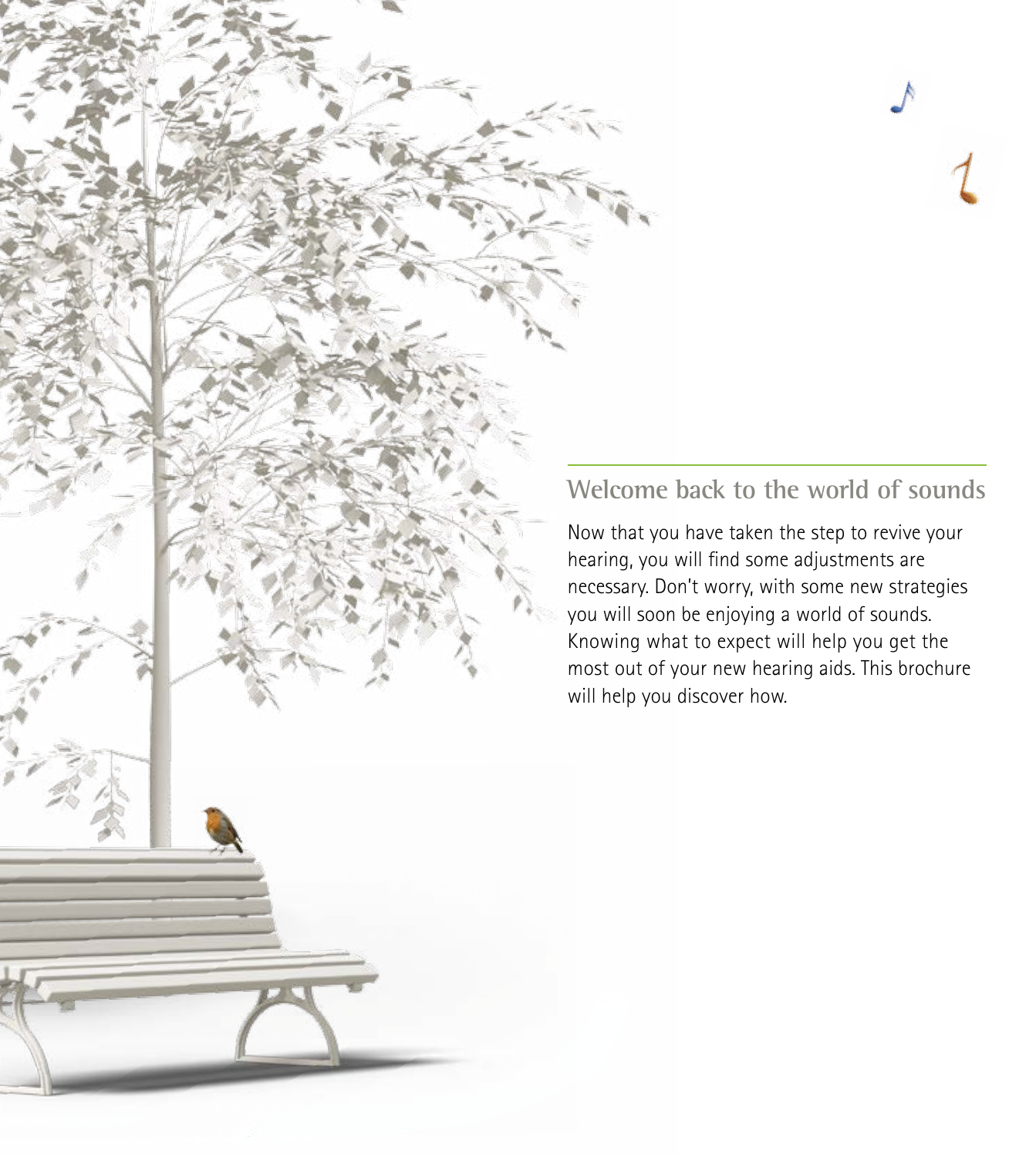

## **Learning made easy**

You will benefit the most from your hearing aids if you follow a training program. Each step will bring you closer to the goal of hearing effortlessly again. Through better hearing you will experience renewed confidence and an improved quality of life.

Hearing aids have evolved into communication systems. Available in a variety of shapes, sizes and colors, they also incorporate a range of different technologies. These developments encourage people with hearing loss to find solutions. After all, relationships revolve around communication.

## **Getting used to your hearing aids**

The first step is to familiarize yourself with your hearing aids.

#### **Adapt the volume to the situation**

Modern hearing aids automatically select an optimal volume level when they are switched on and rarely need further adjustment.

Important to note:

- **•** Don't try to understand soft voices over a great distance. Even people with good hearing cannot do that.
- **•** If you have a volume control, don't set it too high or the sound will be distorted.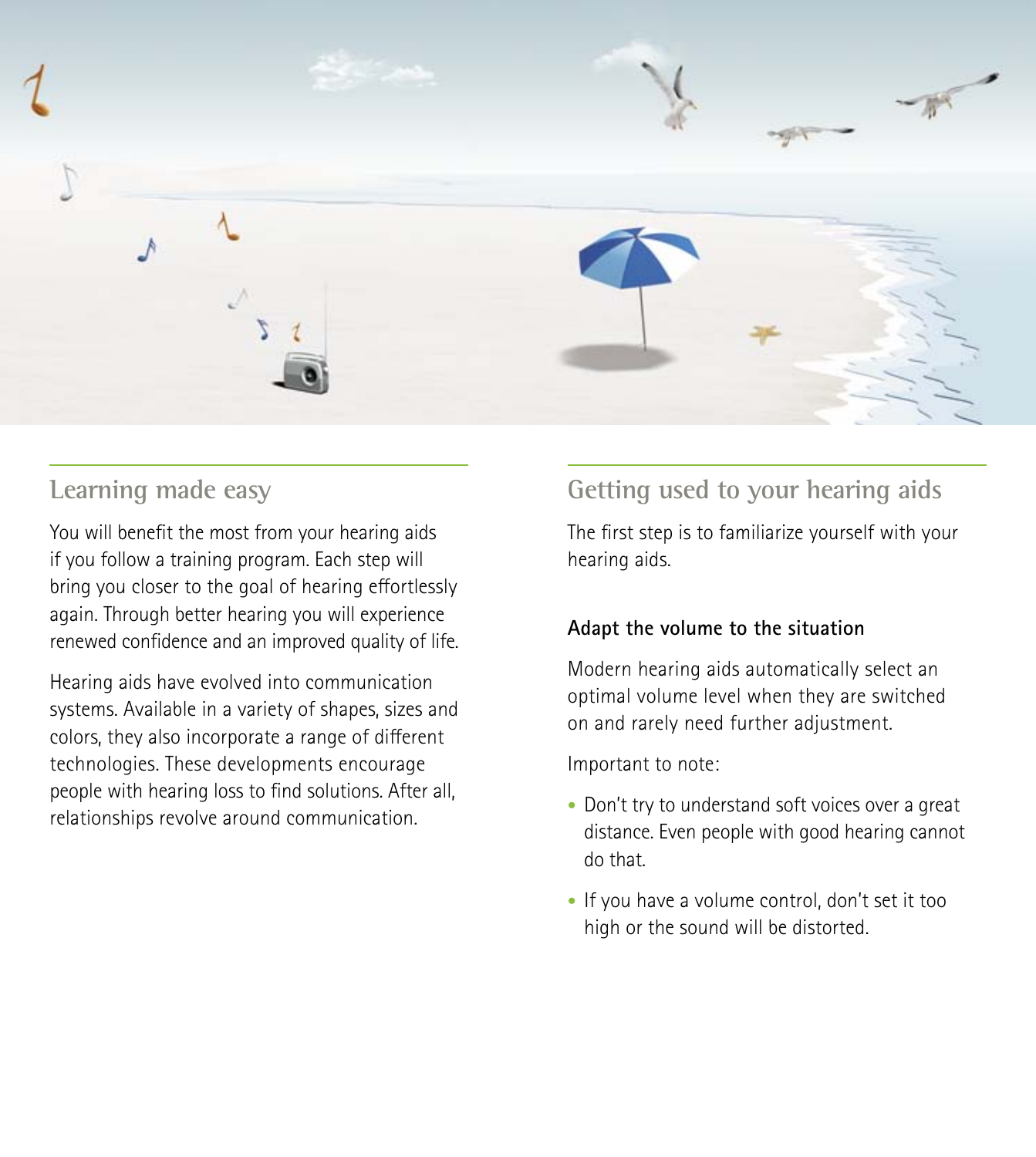



## **Learn to observe yourself**

Your hearing aids should become an extension of your body, just like glasses or contact lenses. This will happen naturally as you get used to them and wear them regularly. Should you experience any discomfort consult your hearing care professional.

## **Give yourself time to discover**

Wearing hearing aids and hearing a greater range of sounds may tire you at first. Make a commitment to get used to your hearing aids. Your positive attitude and desire to hear better are crucial factors to your success. If you get tired, take a break – but be sure you try again very soon.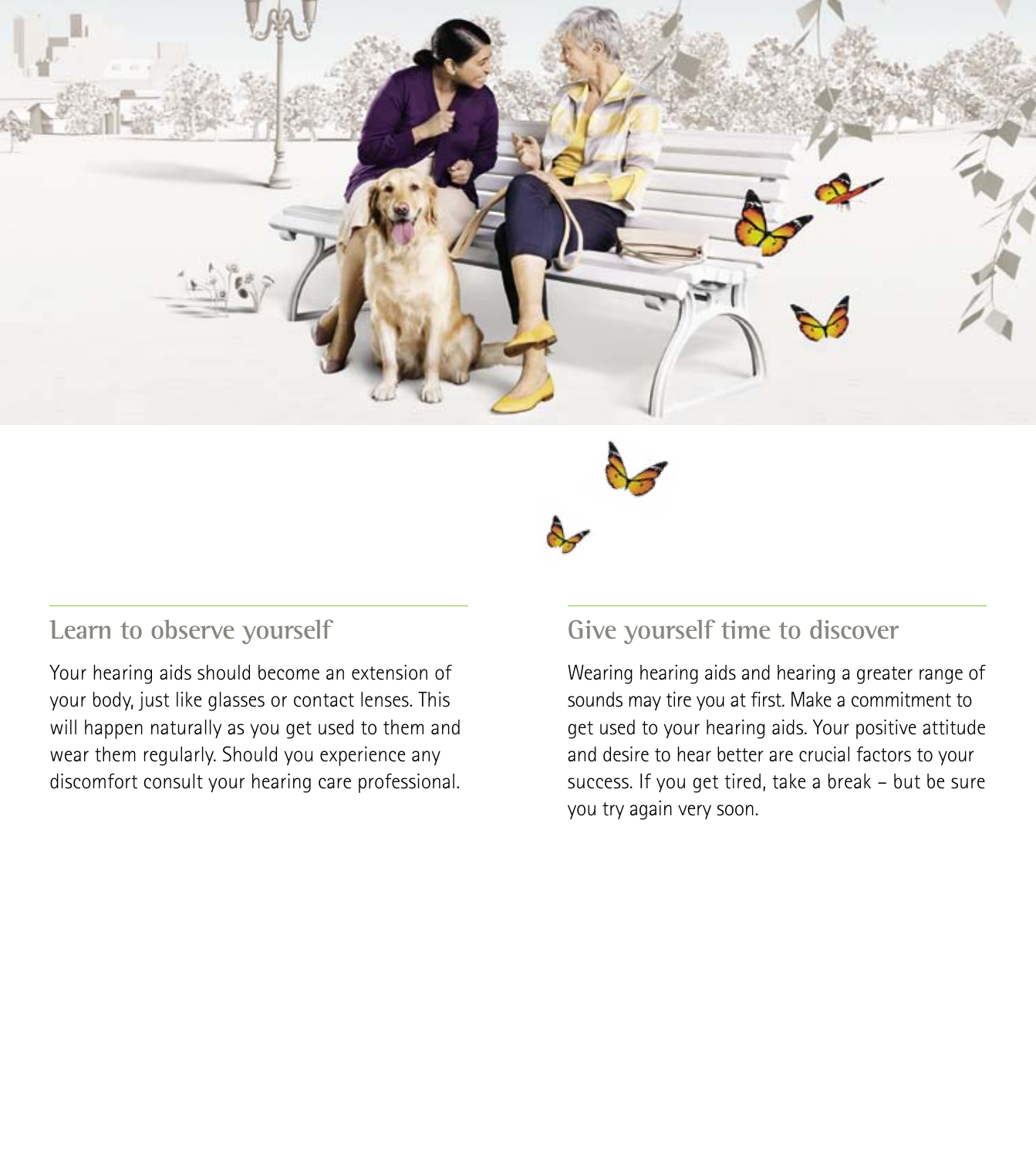

### **Adjust to your own voice**

At first, your own voice is likely to sound different, because it is being amplified by your hearing aids. Over time you will adjust to it.

## **Living with noise**

The world is a noisy place. People with normal hearing can suppress interfering noises by automatically focussing on the sounds they wish to hear. Your hearing aids will reintroduce you to many sounds you may have forgotten, such as the ticking of a clock, paper being crumpled, the clicking of heels on the floor, birdsongs and children laughing. As you have not heard these sounds in a long time it is very possible that you have temporarily lost this ability to ignore irrelevant sounds. The best way to re-learn this skill is to wear your hearing aids regularly.

## **Learn to be an effective listener**

With your hearing aids it is now easier to hear well and communicate effectively in both quiet and noisy situations, but it is also important to be an effective listener.

Try to identify the sounds you don't recognize when you first start wearing your hearing aids. When there are a number of different sounds around you, practice shifting your attention from one to another.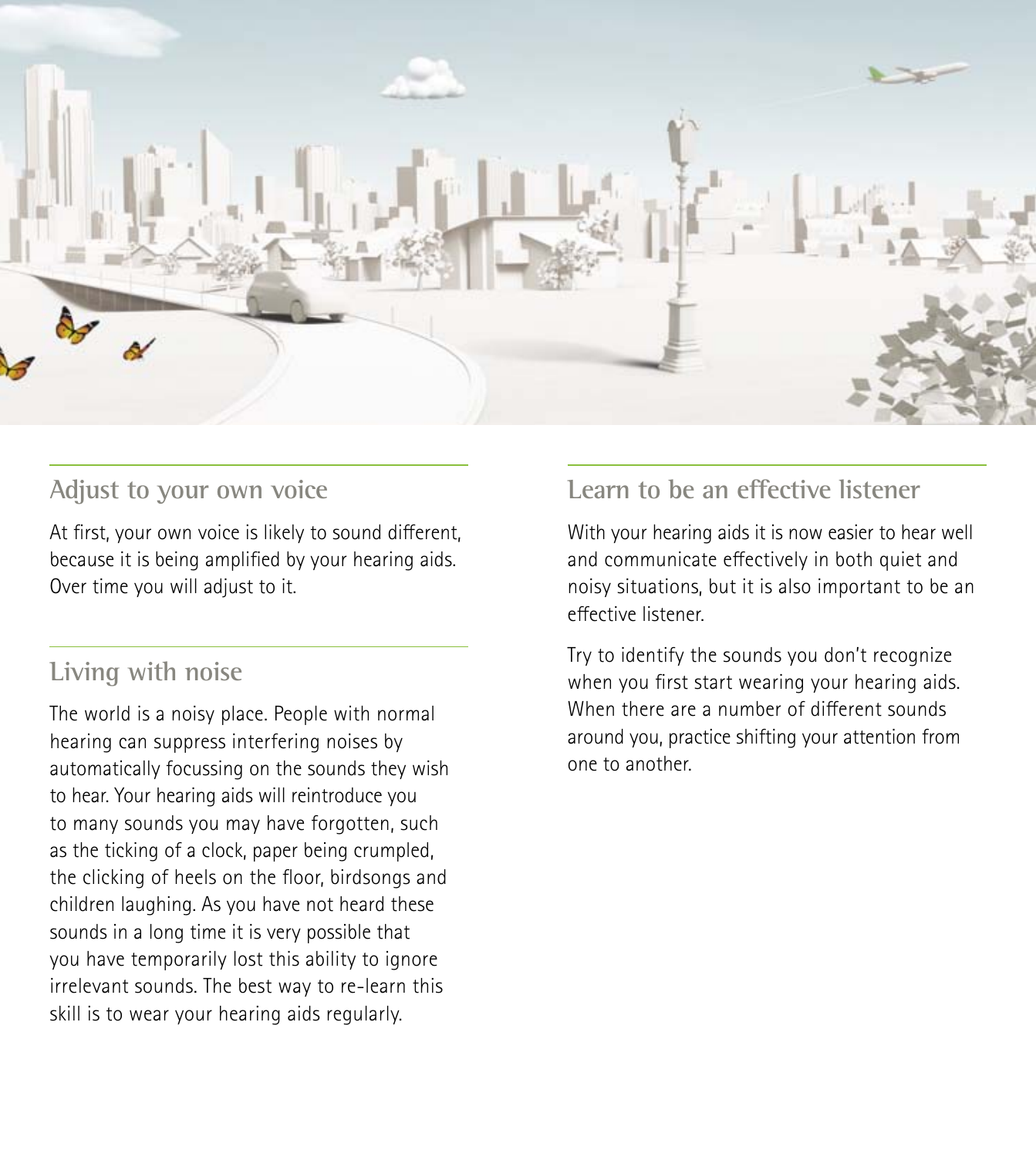

## **Learn to deal with difficult hearing situations**

#### **Taking part in discussions**

When several people are speaking at once, move closer to the person you want to hear. Try to position yourself with your back to the noise.

#### **Visiting public places**

When visiting venues like theaters or places of worship, try to sit at the front or near a loudspeaker. If possible, sit where you can see the person speaking.

#### **Listening to the radio and watching television**

Try to follow the overall meaning rather than each individual word. If you need more help, there are very effective wireless accessories designed to address such listening situations. Consult a hearing care professional to find out what would suit your needs.

## **Learning made easy**

Successful adjustment to your hearing aids in the initial stages is the foundation for success. Once you have completed the adjustment period you will be able to get the most benefit from your hearing aids. Be sure to read the instruction manual carefully and do not hesitate to contact your hearing care professional should you have any further questions.

#### **Superior understanding and easy connectivity through a range of effective communication devices**

Situations like watching television, listening to music or one-on-one conversations in a very noisy environment can be enhanced with a range of wireless accessories. Together with your hearing care professional you can choose the best solutions to match your lifestyle.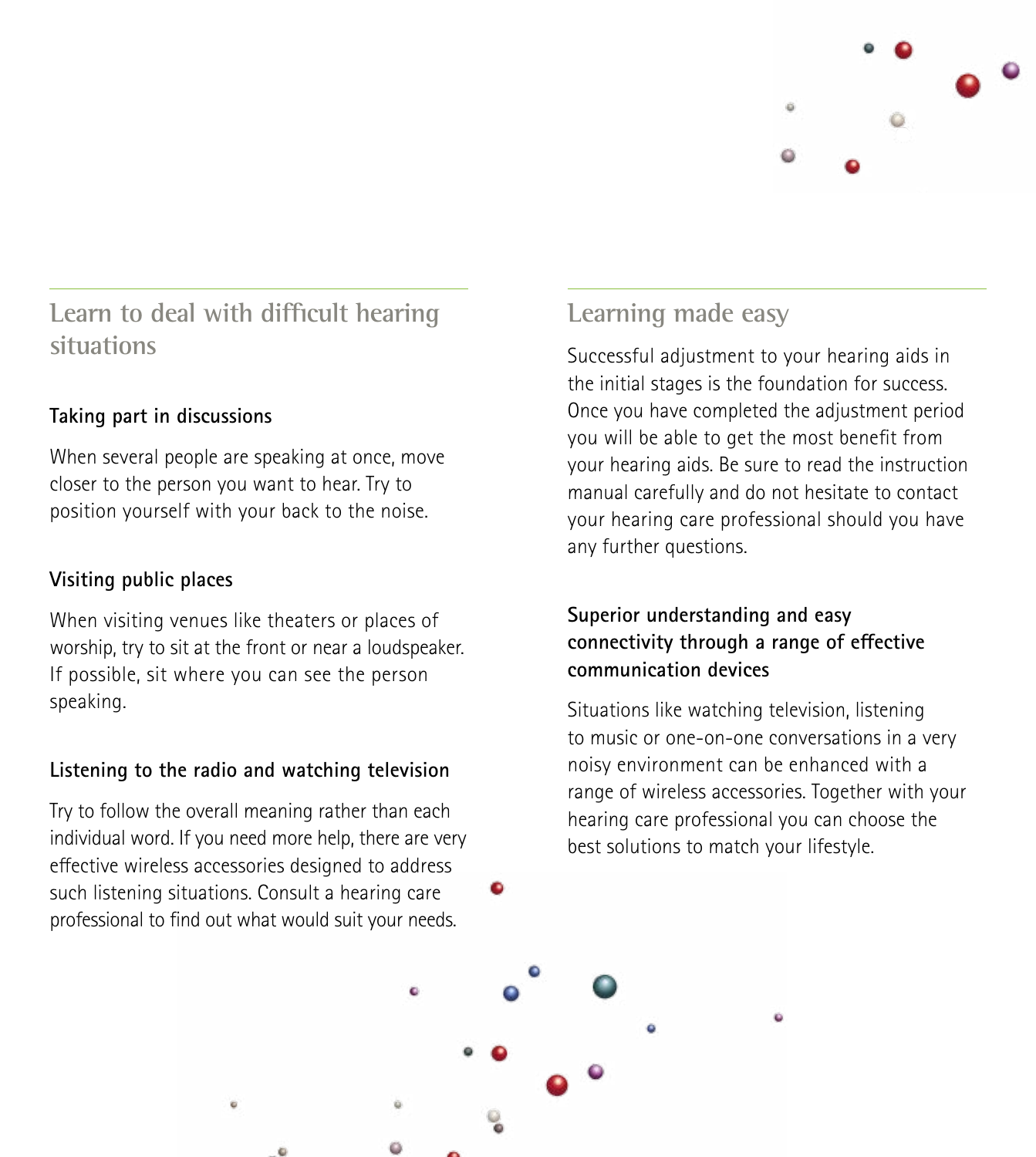

# **Enjoy • Share these pages with your family and friends**

**Hearing loss also affects those with good hearing**

Hearing loss affects approximately 500 million people worldwide. Although people of all ages can develop a hearing loss, those over 50 years of age are particularly affected. In fact, hearing loss is the third most common chronic disorder. Hearing loss is invisible and usually gradual, but it can have a profound influence on the person with hearing loss and everyone around them.

#### **Restored communication means a significantly improved quality of life**

For a new hearing aid wearer, the role of family, friends and colleagues is crucial, especially in the initial period of adjustment. The new hearing aid wearer needs your support and encouragement. Help them discover their hearing aid!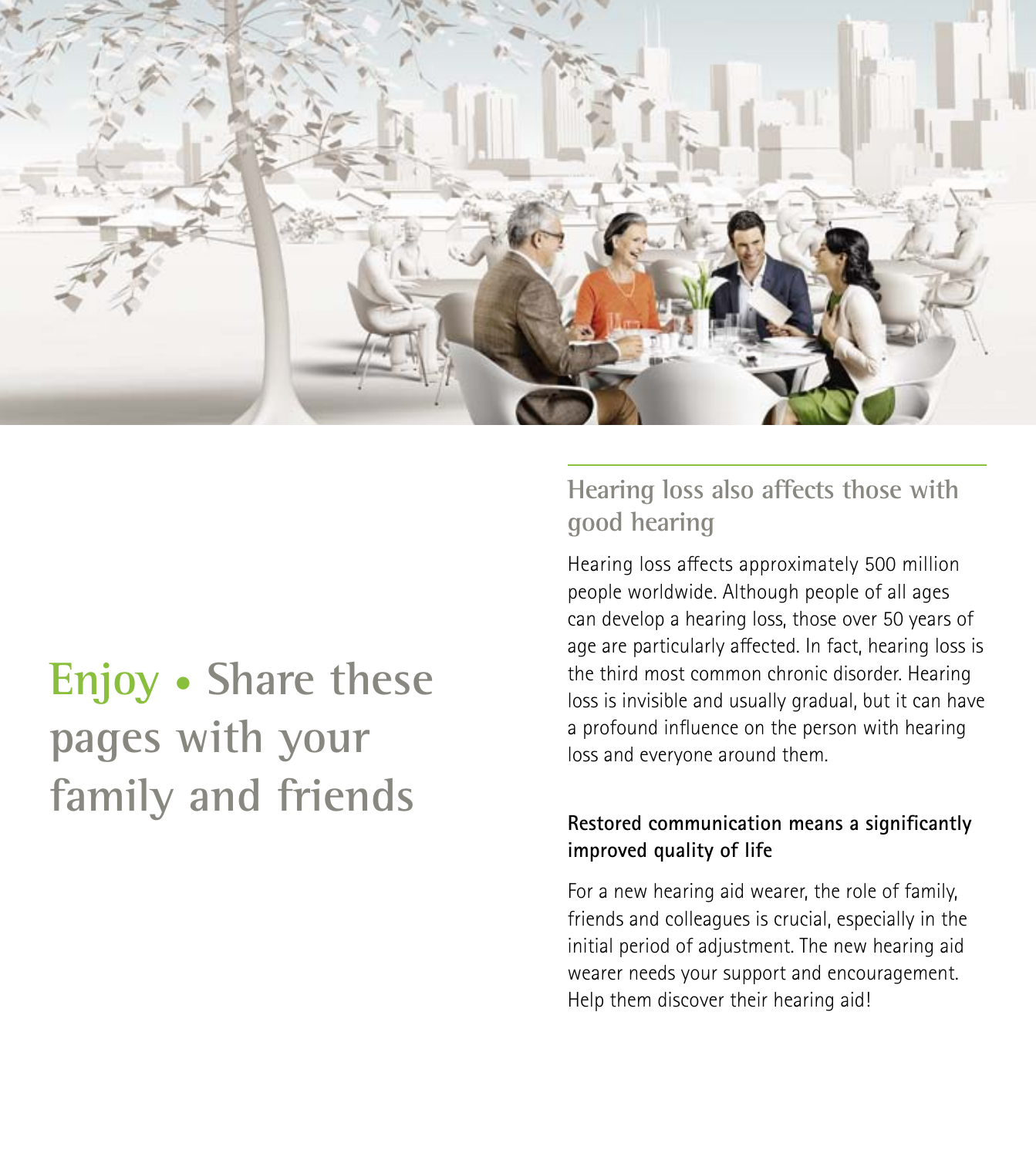

## **Practical advice for communicating with hearing aid wearers**

#### **Speak clearly and naturally**

It is not necessary to shout – this will cause sound distortion and discomfort to the hearing aid wearer. Maintain a normal tone of voice, speak clearly and more slowly.

#### **Move closer**

Reduce the distance between you and the listener, especially in background noise.

#### **Take the surroundings into account**

Don't try to converse from one room to another or in rooms with distracting noises, such as a washing machine, vacuum cleaner, loud music, etc. – this is likely to lead to mutual frustration.

#### **Understand that using hearing aids can be tiring**

When talking with a new hearing aid wearer, be aware of signs of fatigue. Don't force or prolong conversations if the listener is tired.

#### **Be patient**

Respect the pace of adjustment and encourage the person with hearing loss. Be a good listener and help them to achieve their goal of better hearing and understanding.